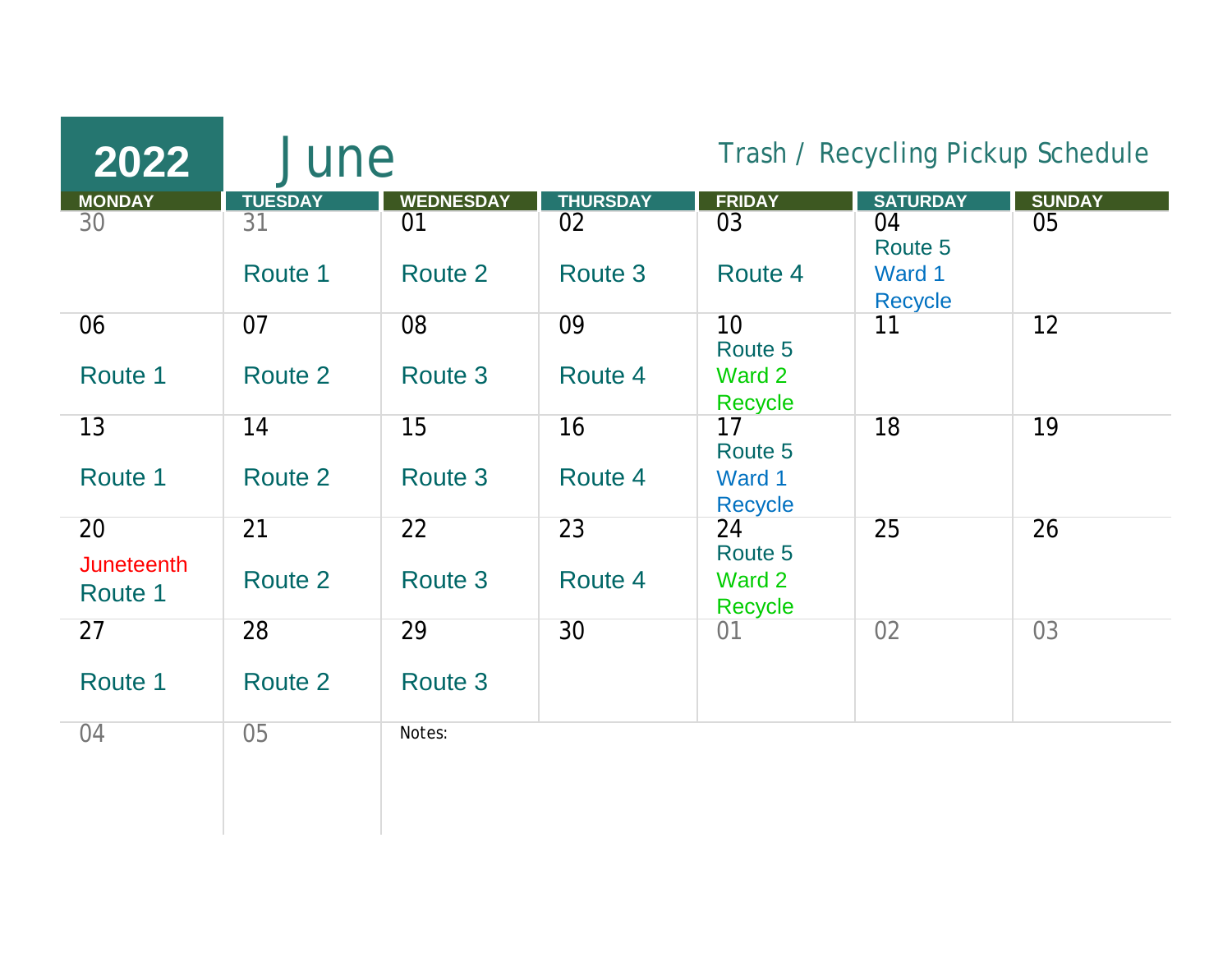| 2022                            | July           |                  |                 | Trash / Recycling Pickup Schedule |                          |               |
|---------------------------------|----------------|------------------|-----------------|-----------------------------------|--------------------------|---------------|
| <b>MONDAY</b>                   | <b>TUESDAY</b> | <b>WEDNESDAY</b> | <b>THURSDAY</b> | <b>FRIDAY</b>                     | <b>SATURDAY</b>          | <b>SUNDAY</b> |
| 27                              | 28             | 29               | 30              | 01<br>Route 5                     | 02                       | 03            |
|                                 |                |                  | Route 4         | Ward 1<br><b>Recycle</b>          |                          |               |
| 04                              | 05             | 06               | 07              | 08                                | 09<br>Route 5            | 10            |
| Independence<br>Day - No Pickup | Route 1        | Route 2          | Route 3         | Route 4                           | Ward 2<br><b>Recycle</b> |               |
| 11                              | 12             | 13               | 14              | 15<br>Route 5                     | 16                       | 17            |
| Route 1                         | Route 2        | Route 3          | Route 4         | Ward 1<br><b>Recycle</b>          |                          |               |
| 18                              | 19             | 20               | 21              | 22<br>Route 5                     | 23                       | 24            |
| Route 1                         | Route 2        | Route 3          | Route 4         | Ward 2<br>Recycle                 |                          |               |
| 25                              | 26             | $\overline{27}$  | 28              | 29<br>Route 5                     | 30                       | 31            |
| Route 1                         | Route 2        | Route 3          | Route 4         | Ward 1<br><b>Recycle</b>          |                          |               |
| 01                              | 02             | Notes:           |                 |                                   |                          |               |